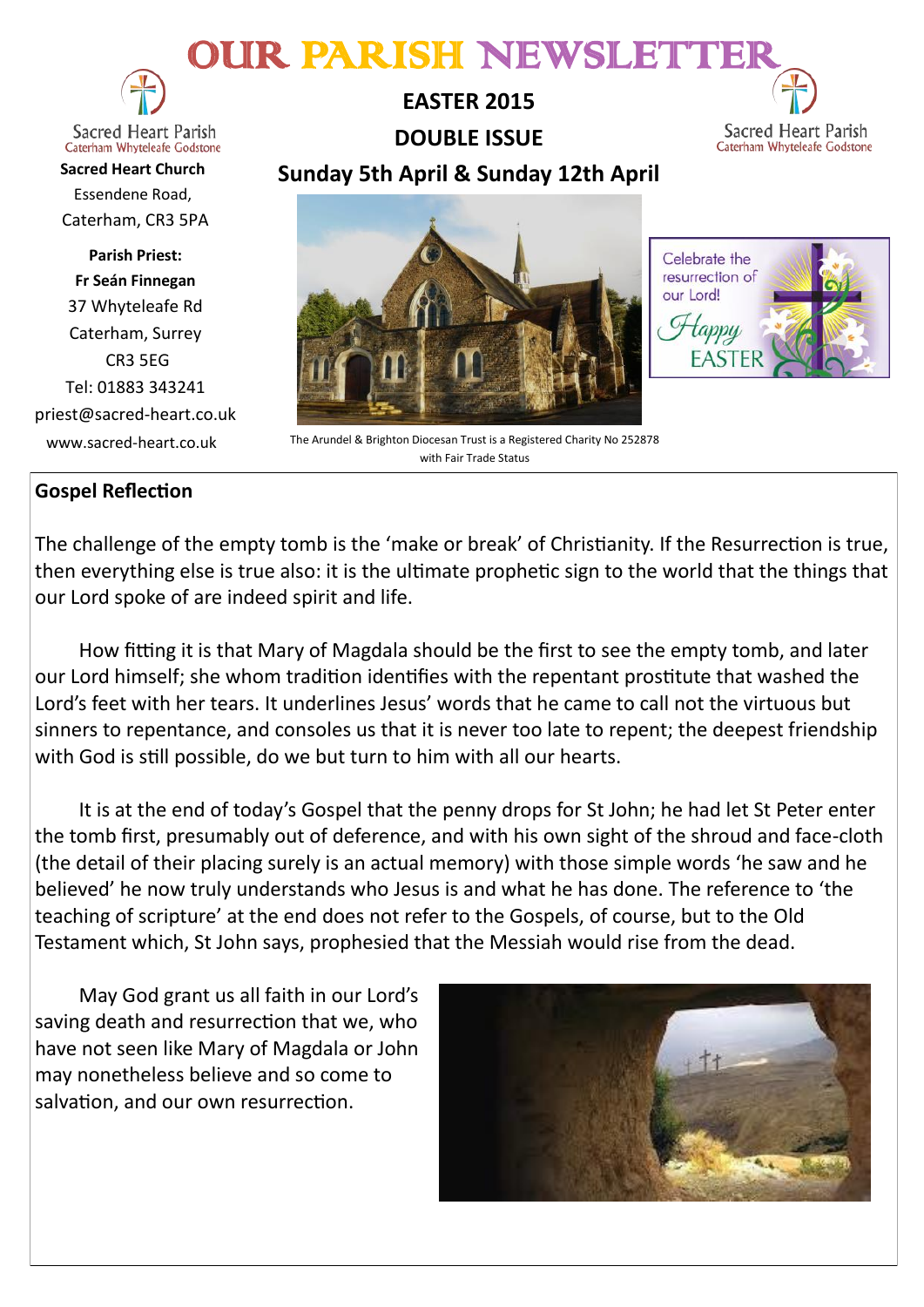# Appeal from The John Fisher School

One of our 13 year old students, Cori, received treatment at the Royal Marsden last year. He subsequently became ill again and is currently undergoing intensive treatment at St George's Hospital, following which he will need a bone marrow transplant. As well as keeping Cori in your prayers, please consider applying to join the NHS or Anthony Nolan Trust donor registers. Details can be found at [http://](http://www.nhsbt.nhs.uk/bonemarrow/)

# www.nhsbt.nhs.uk/bonemarrow/ o[rhttp://](http://www.anthonynolan.org/)

[www.anthonynolan.org/](http://www.anthonynolan.org/) If you are not a suitable donor, there are many other ways you can support this life saving work.

## **Italian Students visit**

I am looking for homes for Italian Students, aged 11-14, in Caterham, based at the Sacred Heart Church (6-29 July) and Old Coulsdon (2-25 July). We give £17.25 per student per day. If you are interested, I would love to hear from you. Thank you. Rosslyn Hill 01883 381082.

## **Collection**

On Easter Sunday we will have a collection for our Easter Offering. This collection is eligible for Parish Gift Aid, please use your Parish Gift Aid envelopes. Thank you.

Parish Women's Group. There will be a Business Meeting in the Small Hall on Friday 17th April 2015 at 7.30pm.

Please remember in your prayers the soul of Olive Wood who died last week. Olive's funeral will be held on Tuesday 7th April 2015 at 12noon.



# **Diocesan 50th Jubilee Celebrations at The Amex Stadium, Brighton 5th July.**

This will be a day of activities for everyone. Each parish will be represented. If you and your friends and family would like to join in please add your name to list in the porch and in the next week or so, please take an envelope to be completed and returned to obtain your tickets. There will be 4 coaches costing £10 pp or £20 for a family. Children are free.

# **Christmas Day Lunch @ Douglas Brunton Centre**

Churches Together in Caterham & District invite you to attend an open evening on Thursday 23rd April (8pm, St Paul's Centre, St Mary's Church) to hear more about this fantastic community initiative that reaches out to the elderly in our area, and to find out how you could get involved. For more information, please contact Revd Steph Nadarajah (stephnadarajah@gmail.com)



**Your Prayers are requested for the following persons who are ill or housebound.** 

Pat Knight; Kathleen & John Saunders; Helen Keogh; Daisy Hill; Christopher Browne; Kit Monk; Krista Thompson; Jane Hill; Rosemary Whale; Pam Weaver; Jimmy & Bridie Mullen; Bernie Horrocks; Margaret Robertson; Heather Tordimah; Jenny Rower; Elizabeth Daley; Eileen Lattimore; Bryan Smith; Rose Knight; Oliver Farrell; Richard Richardson; Seeta Pillay; Christopher Miles; Pat McCoy; Olive Wood; John Dunlop, Elise O'Connor, Malcolm Bowen, John Gilford, Chris Norman, Bridget Crook & Baby Tabitha Harrison



#### **Easter Gardens**

Don't forget to bring in your Easter Garden on Easter Sunday. Your gardens will be displayed in Church over the next few weeks. All entrants will receive a small chocolate egg.

# **Thank you!**

We would like to sincerely thank all those who organised the Children's Activity Day on Palm Sunday: Vivienne, Karen, Ann-Marie, Michele, David, Mirella, Catherine and others who helped out in so many ways. There was a lot of preparation, and everyone did a wonderful job. What a fantastic team!

Thank you to everyone who has been involved in whatever capacity during the Holy Week and Easter services.

## **CAFOD DIARY DATE**

Sunday 3rd May Vintage Afternoon Tea Forget the Ritz or the Dorchester! Come along to a Vintage Afternoon Tea in the Centenary Hall!

All proceeds from this event will be doubled by the Government through the Aid Match scheme. More details after Easter.



**Driver needed**

Would you be willing and able to collect and return a Parishioners from

Coldstream Road for Sunday morning Mass? If you can help please contact the Parish Office info@sacred-heart.co.uk. Thank you.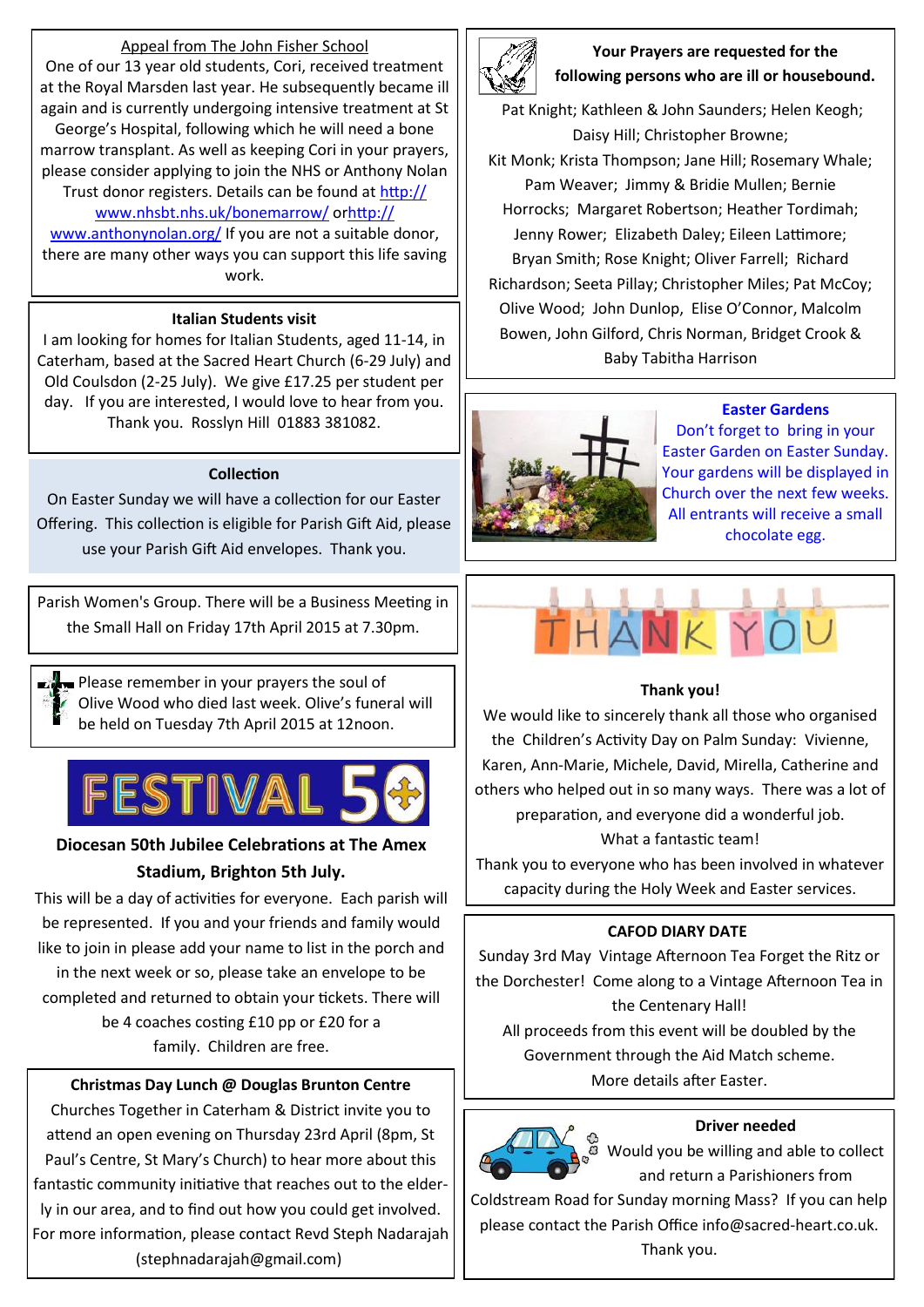

**The Parish Office** Please note that the Parish

office will be closed from Monday 30th March and will open again on Monday 13th April.

Do you have any unused bibles in your house? There is a request from a South African charity. Contact: Eliz & Mike Wood.

# **Pope Appoints Bishop Richard Moth as the New Bishop of Arundel & Brighton**



Bishop Richard Moth has been appointed by the Holy Father as the fifth Bishop of Arundel & Brighton. He will be installed as Bishop on 28 May 2015 at Arundel Cathedral on the 50th Anniversary of the foundation of the Diocese on 28 May 1965. He will then preside at the Jubilee Mass of Thanksgiving for the Diocese at the Amex Stadium in Brighton on Sunday 5 July. In the meantime Archbishop Peter Smith continues as Apostolic Administrator.

Please welcome Fr Stephen Dingley from St John's Seminary, Wonersh, who will be celebrating the Masses next weekend.



| THIS WEEK-SERVICES, MASS TIMES AND INTENTIONS |                                               |
|-----------------------------------------------|-----------------------------------------------|
| <b>Sunday 5th</b>                             | Easter Sunday of the Resurrection of the Lord |
| 9:00am Mass                                   | Private Intentions (Peggy)                    |
| $10:45$ am Mass                               | Sister Marian Nestor RIP (Flannery Family)    |
| 5:15pm Mass                                   | People of the Parish                          |
| <b>Monday 6th</b>                             | Monday within the Octave of Easter            |
| 10:00am Mass                                  | Madalena Nelli (A Friend)                     |
| Tuesday 7th                                   | Tuesday within the Octave of Easter           |
| 12 noon                                       | Requiem Mass for Olive Wood RIP               |
| <b>Wednesday 8th</b>                          | Wednesday within the Octave of Easter         |
| 10:00am No Mass                               | Liturgy of the Word & Communion               |
| <b>Thursday 9th</b>                           | Thursday within the Octave of Easter          |
| 10:00am No Mass                               | Liturgy of the Word & Communion               |
| <b>Friday 10th</b>                            | Friday within the Octave of Easter            |
| 7:00pm No Mass                                | Liturgy of the Word & Communion               |
| Saturday 11th                                 | Saturday within the Octave of Easter          |
| 10:00am No Mass                               | Liturgy of the Word & Communion               |
| <b>Sunday 12th</b>                            | <b>Second Sunday of Easter</b>                |
| 9:00am Mass                                   | People of the Parish                          |
| 10:45am Mass                                  | <b>Moran Family Intentions</b>                |
| 5:15pm Mass                                   | Caroline Abisogun Ints                        |

# **SAVE THE DATES**

*Sacred Heart Parish Club Events* Fri 08/05/15 - Family Disco Night Sat 18/07/15 - BBQ & Band Night There will be other events planned in during the year, so please watch this space / noticeboards for more details. **FIRST HOLY COMMUNION Next Children's' Session:** 19/04/15 chps



10-12 If you have any queries, please contact :

**Anne Marie Young** via email on [fhc.sacredheart@gmail.com](mailto:fhc.sacredheart@gmail.com)